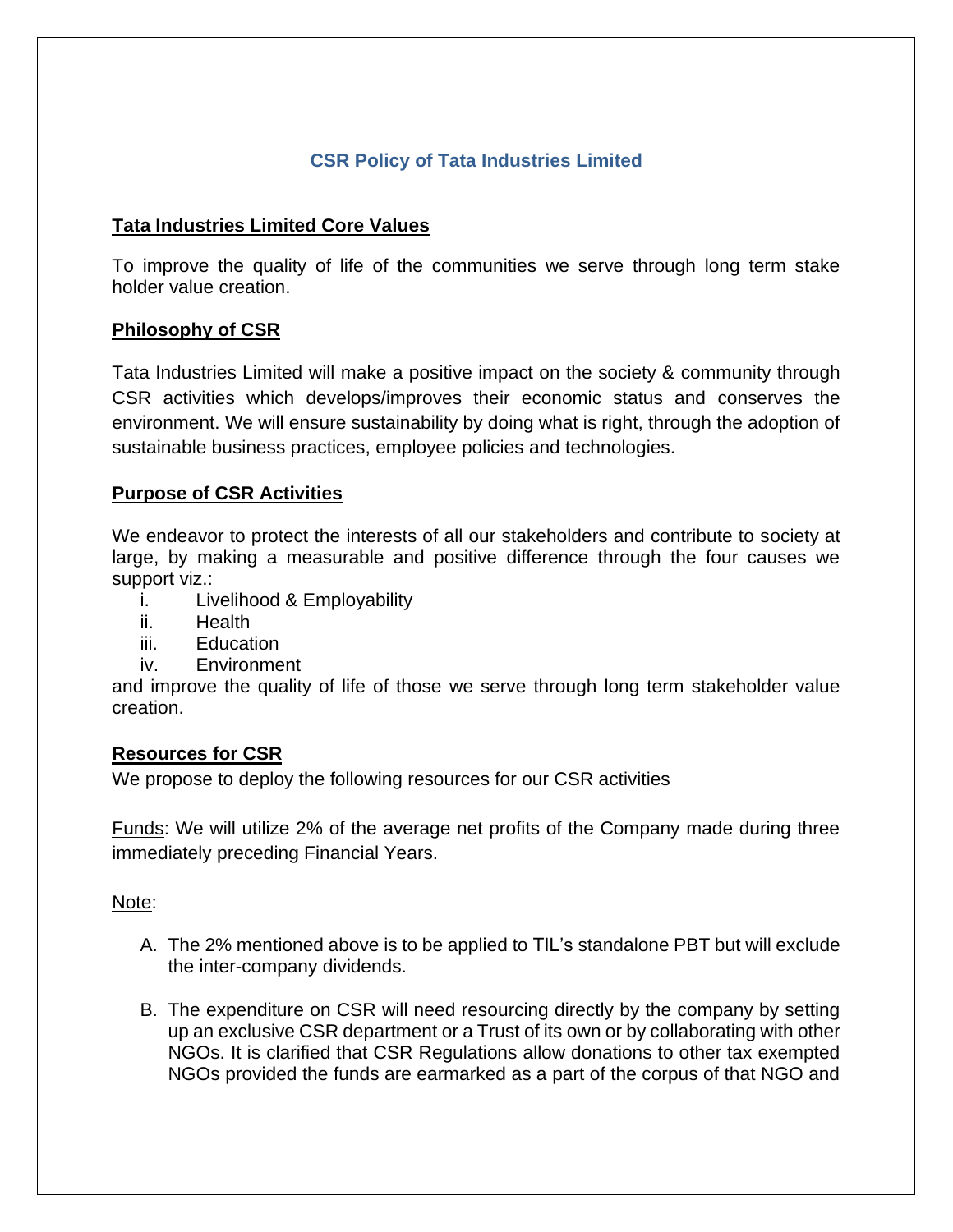are used for the specified purposes stated by us. This route will also be taken wherever required.

- C. Surplus, if any, arising out of CSR activities shall be ploughed back into CSR and shall not be a part of business profits.
- D. The CSR expenditure will include both revenue and capital expenditure and the expenditure incurred on capacity creation is counted towards CSR.

#### **Sectors and issues**

We will focus on:

- 1. eradicating hunger, poverty and malnutrition, promoting health care including preventinve health care and sanitation including contribution to the Swach Bharat Kosh set-up by the Central Government for the promotion of sanitation and making available safe drinking water.
- 2. promoting education, including special education and employment enhancing vocation skills especially among children, women, elderly and the differently abled and livelihood enhancement projects.
- 3. promoting gender equality, empowering women, setting up homes and hostels for women and orphans; setting up old age homes, day care centres and such other facilities for senior citizens and measures for reducing inequalities faced by socially and economically backward groups.
- 4. ensuring environmental sustainability, ecological balance, protection of flora and fauna, animal welfare, agroforestry, conservation of natural resources and maintaining quality of soil, air and water including contribution to the Clean Ganga Fund set-up by the Central Government for rejuvenation of river Ganga.
- 5. protection of national heritage, art and culture including restoration of buildings and sites of historical importance and works of art; setting up public libraries; promotion and development of traditional art and handicrafts;
- 6. measures for the benefit of armed forces veterans, war widows and their dependents, 9[ Central Armed Police Forces (CAPF) and Central Para Military Forces (CPMF) veterans, and their dependents including widows];
- 7. training to promote rural sports, nationally recognised sports, paralympic sports and olympic sports
- 8. contribution to the prime minister's national relief fund or Prime Minister's Citizen Assistance and Relief in Emergency Situations Fund (PM CARES Fund) or any other fund set up by the central govt. for socio economic development and relief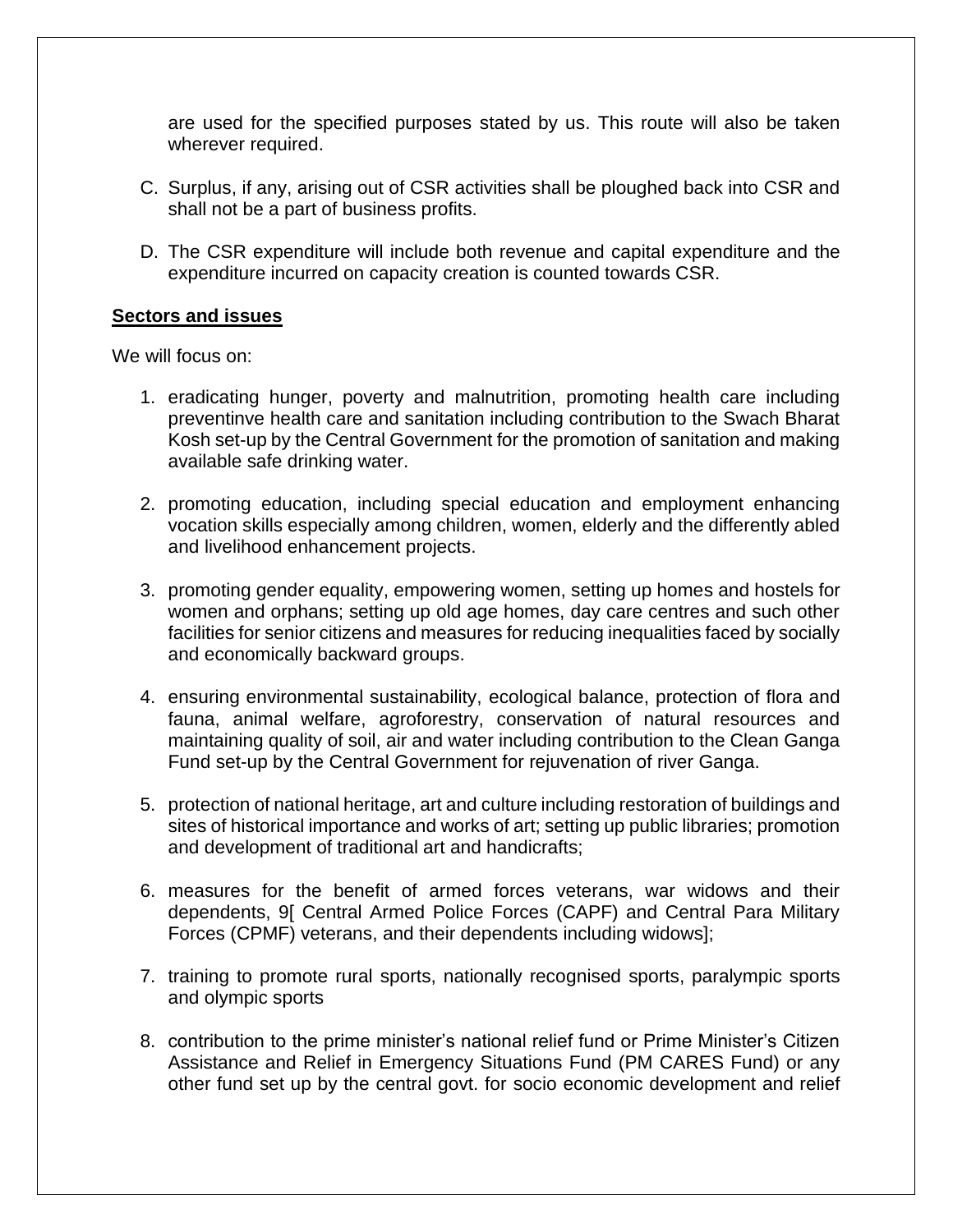and welfare of the schedule caste, tribes, other backward classes, minorities and women;

- 9. Contribution to incubators or research and development projects in the field of science, technology, engineering and medicine, funded by the Central Government or State Government or Public Sector Undertaking or any agency of the Central Government or State Government; and
- 10.Contributions to public funded Universities; Indian Institute of Technology (IITs); National Laboratories and autonomous bodies established under Department of Atomic Energy (DAE); Department of Biotechnology (DBT); Department of Science and Technology (DST); Department of Pharmaceuticals; Ministry of Ayurveda, Yoga and Naturopathy, Unani, Siddha and Homoeopathy (AYUSH); Ministry of Electronics and Information Technology and other bodies, namely Defense Research and Development Organisation (DRDO); Indian Council of Agricultural Research (ICAR); Indian Council of Medical Research (ICMR) and Council of Scientific and Industrial Research (CSIR), engaged in conducting research in science, technology, engineering and medicine aimed at promoting Sustainable Development Goals (SDGs).
- 11.rural development projects
- 12.slum area development where `slum area' shall mean any area declared as such by the Central Government or any State Government or any other competent authority under any law for the time being in force.
- 13.disaster management, including relief, rehabilitation and reconstruction activities.
- 14.Tata Group Efforts: Collaborate and contribute with the Tata Group relating to projects or programs aligned with our focus areas.

#### **Geographies and target communities**

Our focus will be Geographies which we operate in. Our target communities will be children, youth and affirmative action communities. While we will ensure that all communities benefit from our CSR activities, we would focus on those groups that are socially and economically marginalized.

## **Implementation**

We will implement our CSR activities in a number of ways:

- Direct mode
- Through NGOs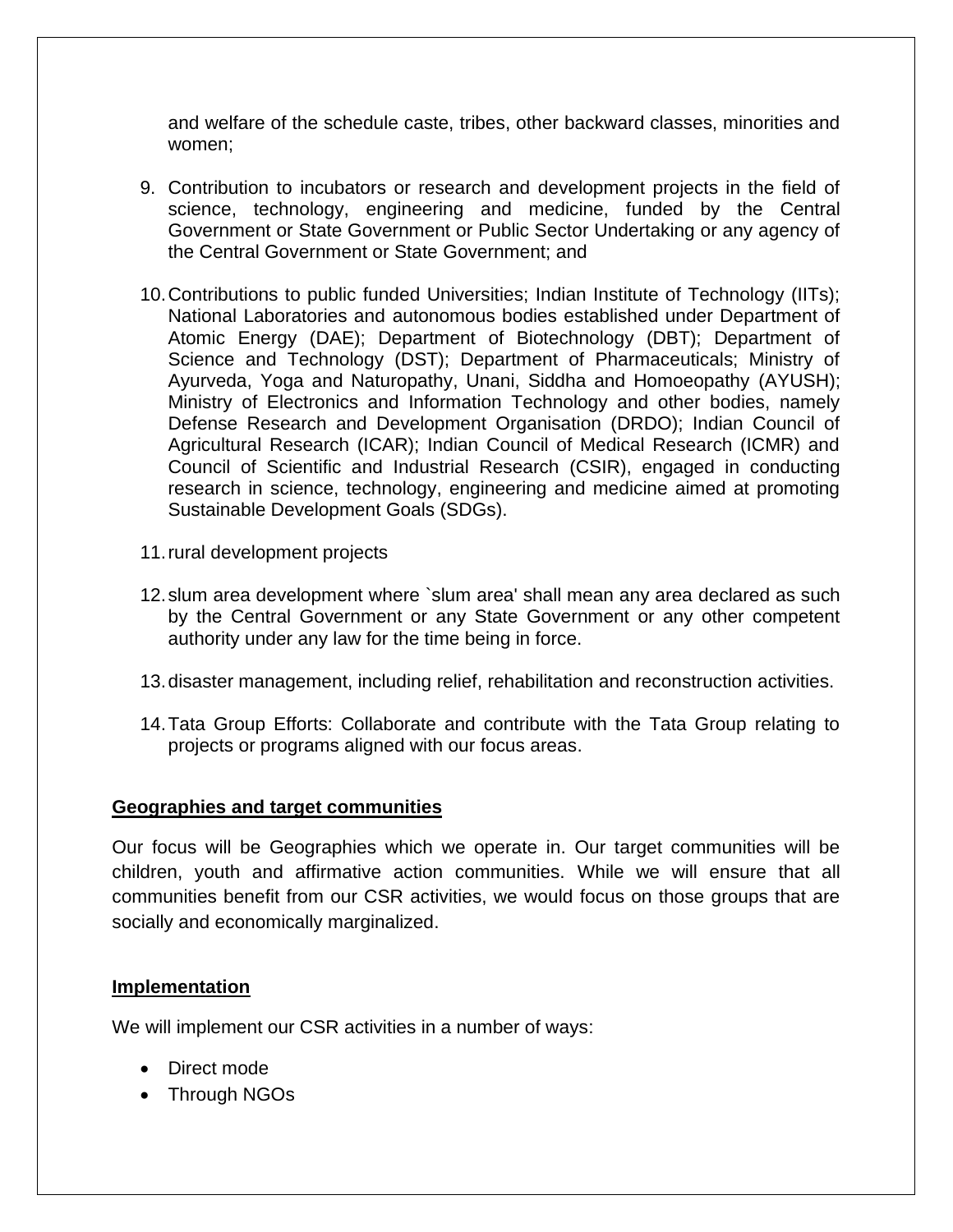- Participatory Approach involving beneficiaries
- Involving experts
- Tata Trusts and organizations set up to implement Tata Group Focus Initiatives.

Each of our CSR projects and programmes would have clearly defined output, outcome and process indicators which will have to be reported on a periodic basis. All projects and programmes will be primarily monitored by the Internal CSR team of the Company, based on the reports and field visits and be reported to the CSR Committee. The CSR Committee will receive periodical progress reports of all CSR activities of the company.

The Company may also collaborate with other companies for undertaking projects or CSR activities.

# **Monitoring**

The Board of Directors has constituted a CSR Committee of the Board with the following members:

- 1. Member: Mr. F.N Subedar
- 2. Member: Mr. K.R.S. Jamwal

CSR Committee formulates and recommends to the Board the CSR policy and the Annual Action Plan.

The CSR Committee to monitor the progress of the Annual Action Plan and the multi-year programs, if any, the manner of execution, modalities of utilization of funds and implementation schedules along with details of need and impact assessment for projects as required.

The funds to be disbursed shall be utilised for the purposes and in the manner as approved by the Board. The Chief Financial Officer or the person responsible for financial management shall issue a certificate to the Board every year certifying that the funds disbursed are utilised for the purpose and in the manner as approved by the Board.

Implementation of this policy will be monitored and reviewed periodically through a twotier structure comprising: CSR Committee of the Board and the Internal CSR team.

The monitoring process will cover both programme and financial reviews.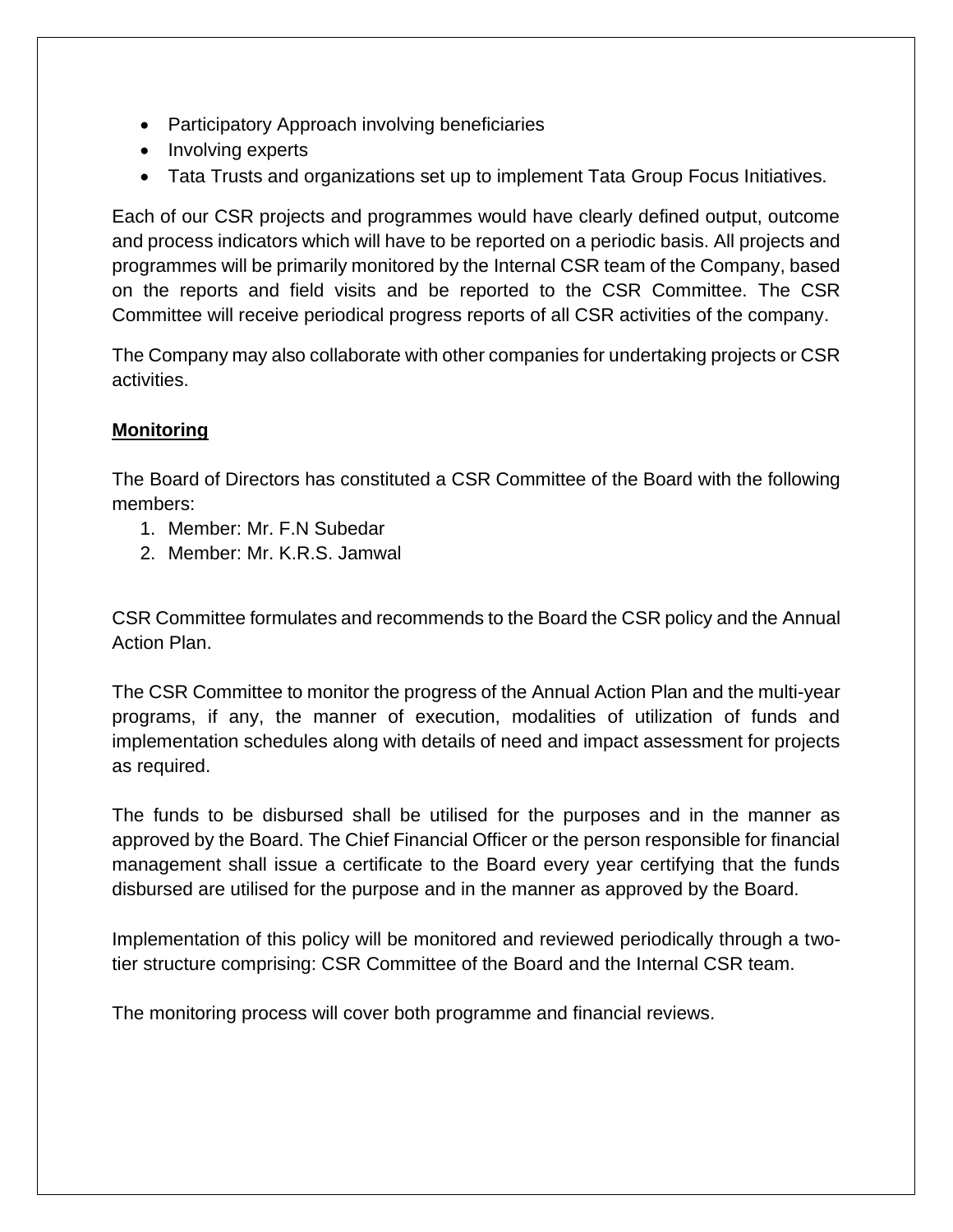#### **ANNUAL ACTION PLAN**

The budget for the CSR initiatives/ spend for the FY 2021-22 is Rs. 1,93,71,995.

The Annual Action Plan of the Company for the FY 2021-22 is as follows:

| Sr.<br>No. | <b>CSR</b><br>Program   | <b>CSR Project</b>                                                                                                                                                               | Sch.<br>VII | Implementation<br><b>Modality</b>                                   | <b>Amount</b><br>(in Rs.) | Implementation<br><b>Schedule</b> |                     |                     |                              |
|------------|-------------------------|----------------------------------------------------------------------------------------------------------------------------------------------------------------------------------|-------------|---------------------------------------------------------------------|---------------------------|-----------------------------------|---------------------|---------------------|------------------------------|
|            |                         |                                                                                                                                                                                  |             |                                                                     |                           | Q<br>1                            | Q<br>$\overline{2}$ | Q<br>$\overline{3}$ | Q<br>$\overline{\mathbf{4}}$ |
| 1.         | Health                  | Medical<br>services<br>at 4 villages<br>in<br>Karjat District, i.e.,<br>Ambherpada,<br>Belachwadi,<br>Kathewadi<br>and<br>Chafewadi.                                             | i           | <b>Prime Education</b><br><b>Health Learning</b><br><b>Services</b> | 18,76,800                 |                                   |                     | $\checkmark$        | $\checkmark$                 |
| 2.         |                         | Contribution<br>to<br>Public<br>Health<br>Foundation<br>0f<br>India                                                                                                              |             | <b>Direct</b>                                                       | 50,00,000                 | $\checkmark$                      | $\checkmark$        | $\checkmark$        | $\checkmark$                 |
| 3.         | Education               | Implementing<br>educational<br>intervention in<br>- 5<br>villages<br>new<br>in<br>Karjat Taluka, i.e.,<br>Saraiwadi,<br>Tepachiwadi,<br>Chafewadi,<br>Tadwadi<br>and<br>Katewadi | ii.         | All India Institute<br>of Local Self-<br>Governance                 | 20,00,000                 |                                   |                     | $\checkmark$        | $\checkmark$                 |
| 4.         |                         | Contribution:<br>Scholarships<br>to<br><b>Students at Center</b><br>for Excellence in<br>Teacher<br><b>TISS</b><br>Education,<br>Academic<br>for<br>programs                     |             | <b>Direct</b>                                                       | 3,00,000                  | $\checkmark$                      |                     |                     |                              |
| 5.         |                         | Contribution:<br>Scholarships<br>to<br><b>Students at Center</b><br>for Excellence in<br>Teacher<br><b>TISS</b><br>Education,<br>Academic<br>for<br>programs                     |             | <b>Direct</b>                                                       | 5,14,500                  |                                   |                     |                     | $\checkmark$                 |
| 6.         |                         | Contribution to<br>Leslie Sawhny<br><b>Endowment Fund</b><br>for Skill Training<br><b>Electrical Program</b>                                                                     |             | <b>Direct</b>                                                       | 10,00,000                 |                                   | $\checkmark$        | $\checkmark$        | $\checkmark$                 |
| 7.         | Rainwater<br>Harvesting | Continuation<br>of<br>Rainwater                                                                                                                                                  | iv          | <b>Direct</b>                                                       | 15,63,500                 | $\checkmark$                      | $\checkmark$        |                     |                              |